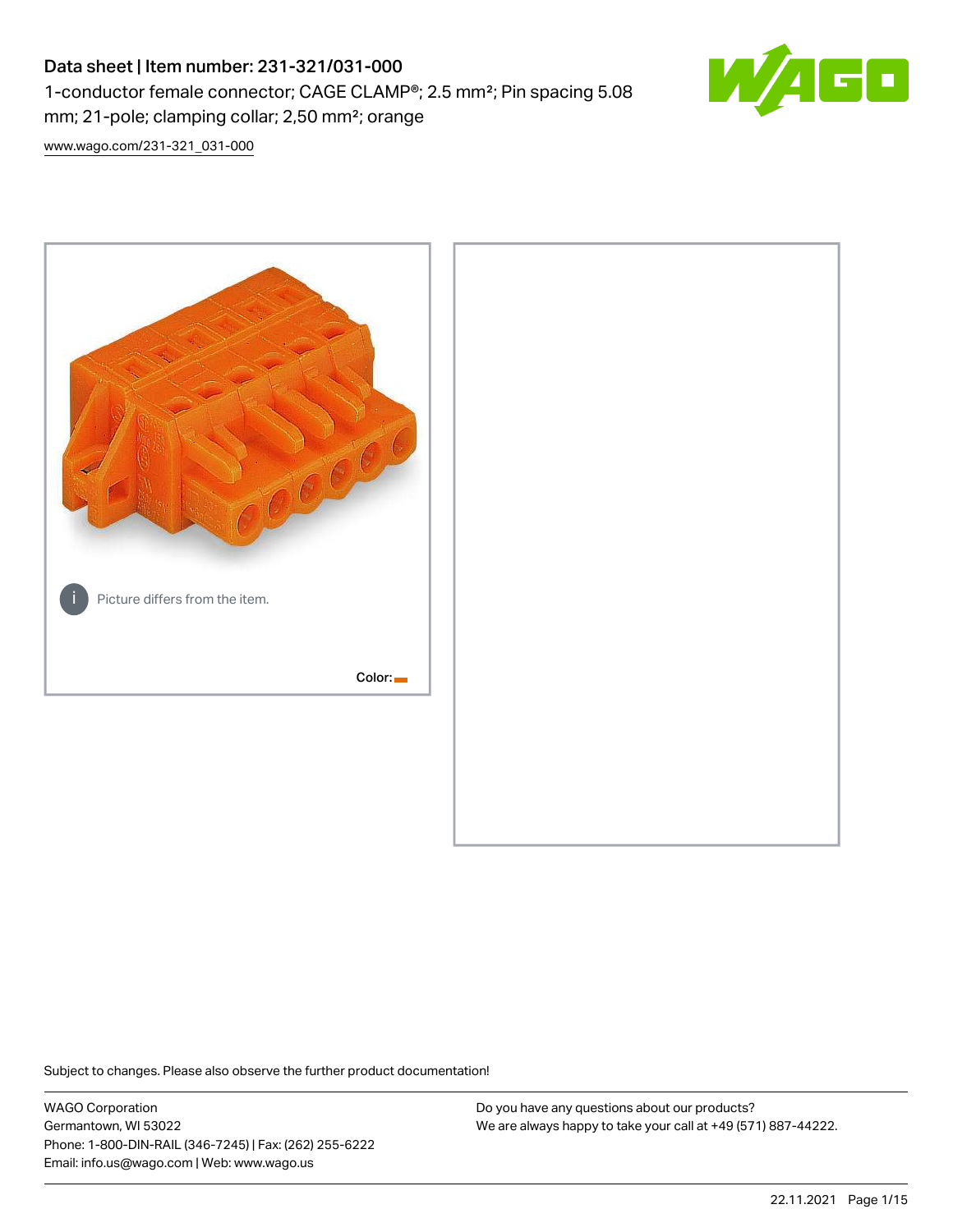

#### Dimensions in mm

 $L_1$  = (pole no. x pin spacing) + 3 mm

 $L_2$  = (pole no. x pin spacing) + 8.8 mm

 $L_3$  = (pole no. x pin spacing) + 14.8 mm

2- to 3-pole female connectors – one latch only

#### Item description

- $\blacksquare$ Universal connection for all conductor types
- Easy cable pre-assembly and on-unit wiring via vertical and horizontal CAGE CLAMP<sup>®</sup> actuation П

.<br>Subject to changes. Please also observe the further product documentation!

WAGO Corporation Germantown, WI 53022 Phone: 1-800-DIN-RAIL (346-7245) | Fax: (262) 255-6222 Email: info.us@wago.com | Web: www.wago.us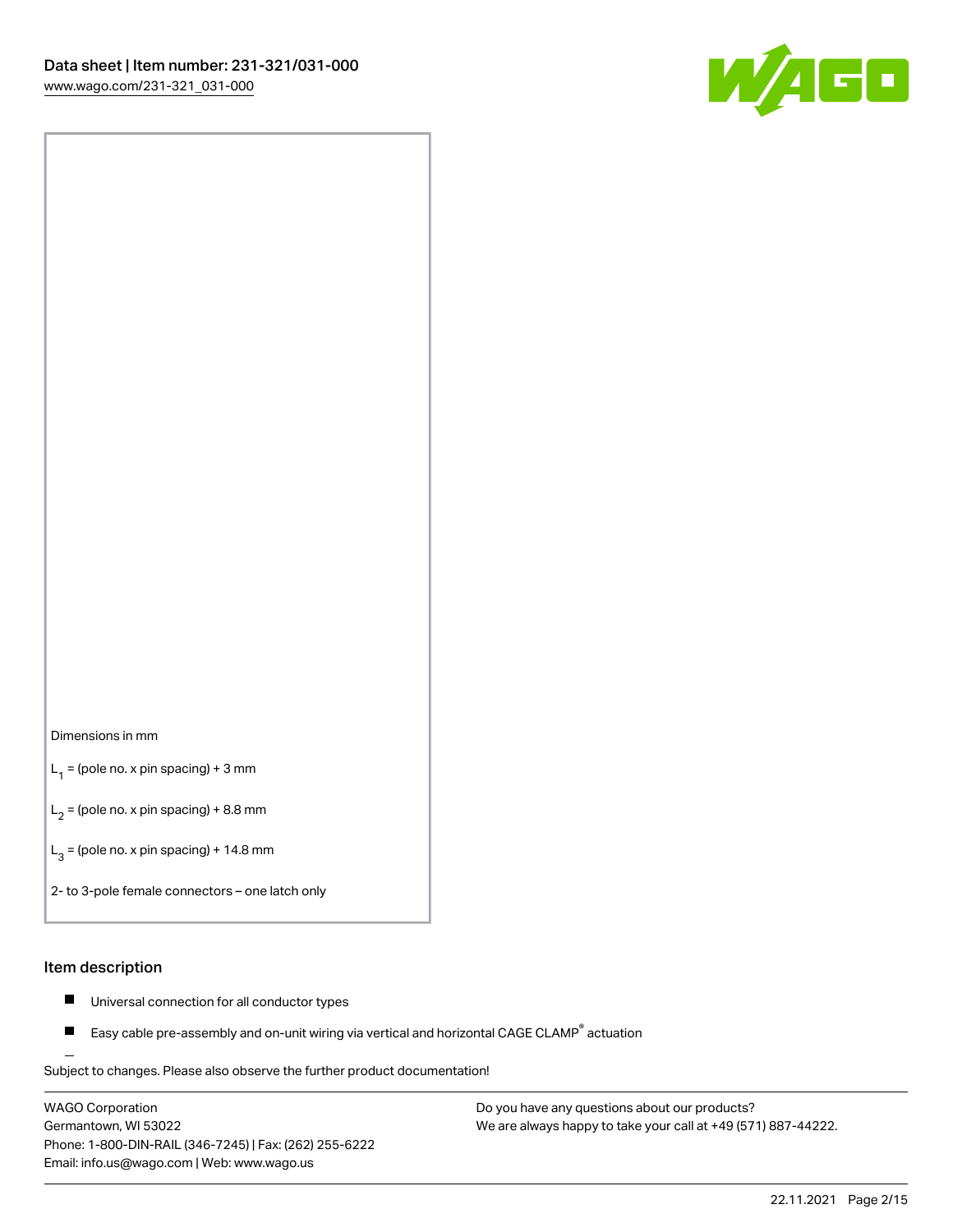W/AGO

- Integrated test ports
- $\blacksquare$ With coding fingers

# Data

# Notes

| Safety information 1 | The MCS-MULTI CONNECTION SYSTEM includes connectors<br>without breaking capacity in accordance with DIN EN 61984. When<br>used as intended, these connectors must not be connected<br>/disconnected when live or under load. The circuit design should<br>ensure header pins, which can be touched, are not live when<br>unmated. |
|----------------------|-----------------------------------------------------------------------------------------------------------------------------------------------------------------------------------------------------------------------------------------------------------------------------------------------------------------------------------|
| Variants:            | Gold-plated or partially gold-plated contact surfaces<br>Other versions (or variants) can be requested from WAGO Sales or<br>configured at https://configurator.wago.com/                                                                                                                                                         |

# Electrical data

## IEC Approvals

| Ratings per                 | IEC/EN 60664-1                                                        |
|-----------------------------|-----------------------------------------------------------------------|
| Rated voltage (III / 3)     | 320 V                                                                 |
| Rated surge voltage (III/3) | 4 <sub>kV</sub>                                                       |
| Rated voltage (III/2)       | 320 V                                                                 |
| Rated surge voltage (III/2) | 4 <sub>k</sub> V                                                      |
| Nominal voltage (II/2)      | 630 V                                                                 |
| Rated surge voltage (II/2)  | 4 <sub>k</sub> V                                                      |
| Rated current               | 16 A                                                                  |
| Legend (ratings)            | $(III / 2)$ $\triangle$ Overvoltage category III / Pollution degree 2 |

## UL Approvals

| Approvals per                  | <b>UL 1059</b> |
|--------------------------------|----------------|
| Rated voltage UL (Use Group B) | 300 V          |
| Rated current UL (Use Group B) | 15 A           |
| Rated voltage UL (Use Group D) | 300 V          |
| Rated current UL (Use Group D) | 10 A           |

# Ratings per UL

| Rated voltage UL 1977 | 600 V  |
|-----------------------|--------|
| Rated current UL 1977 | $\sim$ |

| WAGO Corporation                                       | Do you have any questions about our products?                 |
|--------------------------------------------------------|---------------------------------------------------------------|
| Germantown. WI 53022                                   | We are always happy to take your call at +49 (571) 887-44222. |
| Phone: 1-800-DIN-RAIL (346-7245)   Fax: (262) 255-6222 |                                                               |
| Email: info.us@wago.com   Web: www.wago.us             |                                                               |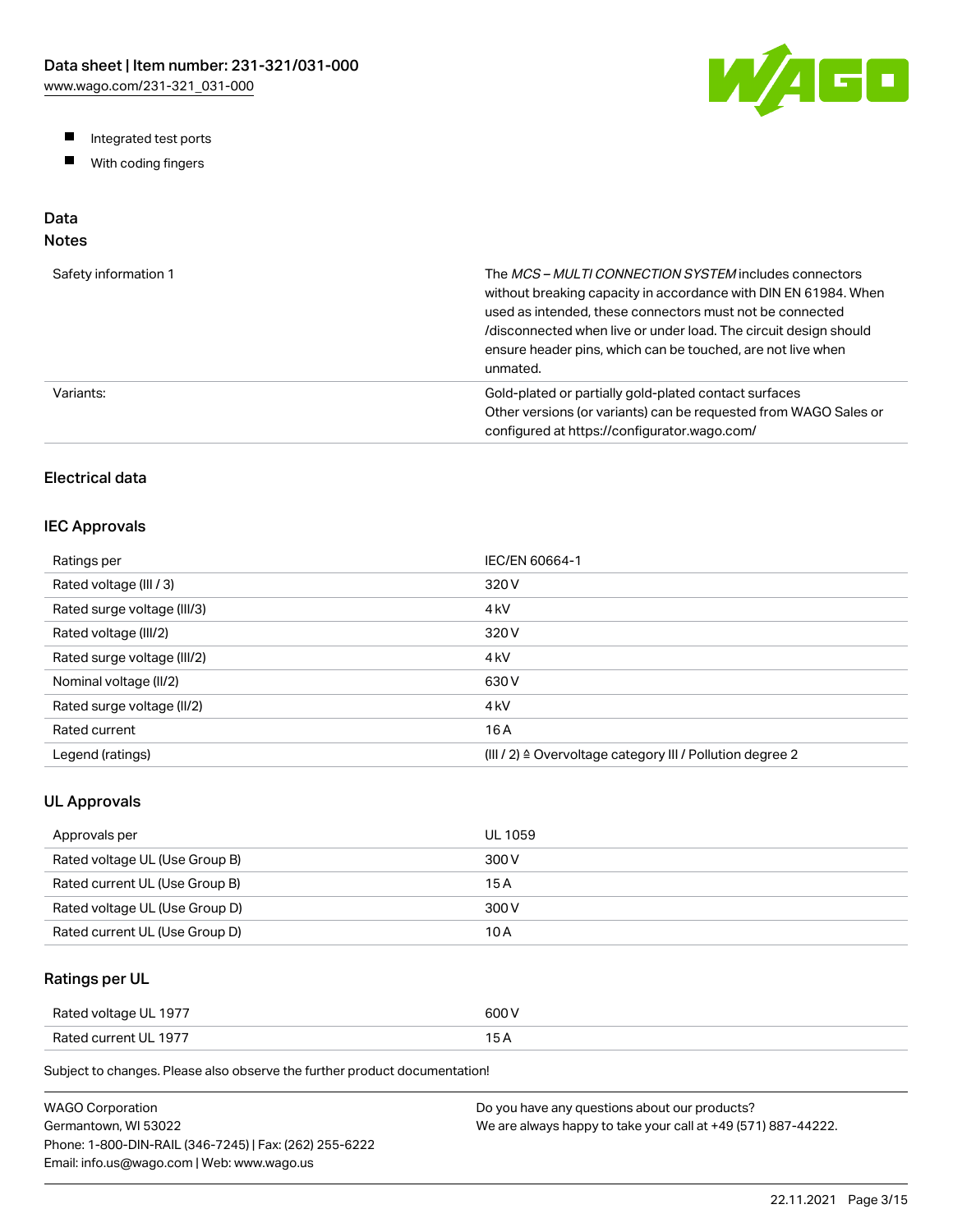

#### CSA Approvals

| Approvals per                   | CSA   |
|---------------------------------|-------|
| Rated voltage CSA (Use Group B) | 300 V |
| Rated current CSA (Use Group B) | 15 A  |
| Rated voltage CSA (Use Group D) | 300 V |
| Rated current CSA (Use Group D) | 10 A  |

## Connection data

| Total number of connection points | 21 |
|-----------------------------------|----|
| Total number of potentials        |    |
| Number of connection types        |    |
| Number of levels                  |    |

#### Connection 1

| Connection technology                             | CAGE CLAMP®                            |
|---------------------------------------------------|----------------------------------------|
| Actuation type                                    | Operating tool                         |
| Solid conductor                                   | $0.082.5$ mm <sup>2</sup> / 28  12 AWG |
| Fine-stranded conductor                           | $0.082.5$ mm <sup>2</sup> / 28  12 AWG |
| Fine-stranded conductor; with insulated ferrule   | $0.251.5$ mm <sup>2</sup>              |
| Fine-stranded conductor; with uninsulated ferrule | $0.252.5$ mm <sup>2</sup>              |
| Strip length                                      | 89 mm / 0.31  0.35 inch                |
| Number of poles                                   | 21                                     |
| Conductor entry direction to mating direction     | 0°                                     |

# Physical data

| Pin spacing | 5.08 mm / 0.2 inch     |
|-------------|------------------------|
| Width       | 121.48 mm / 4.783 inch |
| Height      | 14.3 mm / 0.563 inch   |
| Depth       | 26.45 mm / 1.041 inch  |

#### Mechanical data

| Mounting type | Mounting flange       |
|---------------|-----------------------|
| Mounting type | Feed-through mounting |
|               | Panel mounting        |

| <b>WAGO Corporation</b>                                | Do you have any questions about our products?                 |
|--------------------------------------------------------|---------------------------------------------------------------|
| Germantown, WI 53022                                   | We are always happy to take your call at +49 (571) 887-44222. |
| Phone: 1-800-DIN-RAIL (346-7245)   Fax: (262) 255-6222 |                                                               |
| Email: info.us@wago.com   Web: www.wago.us             |                                                               |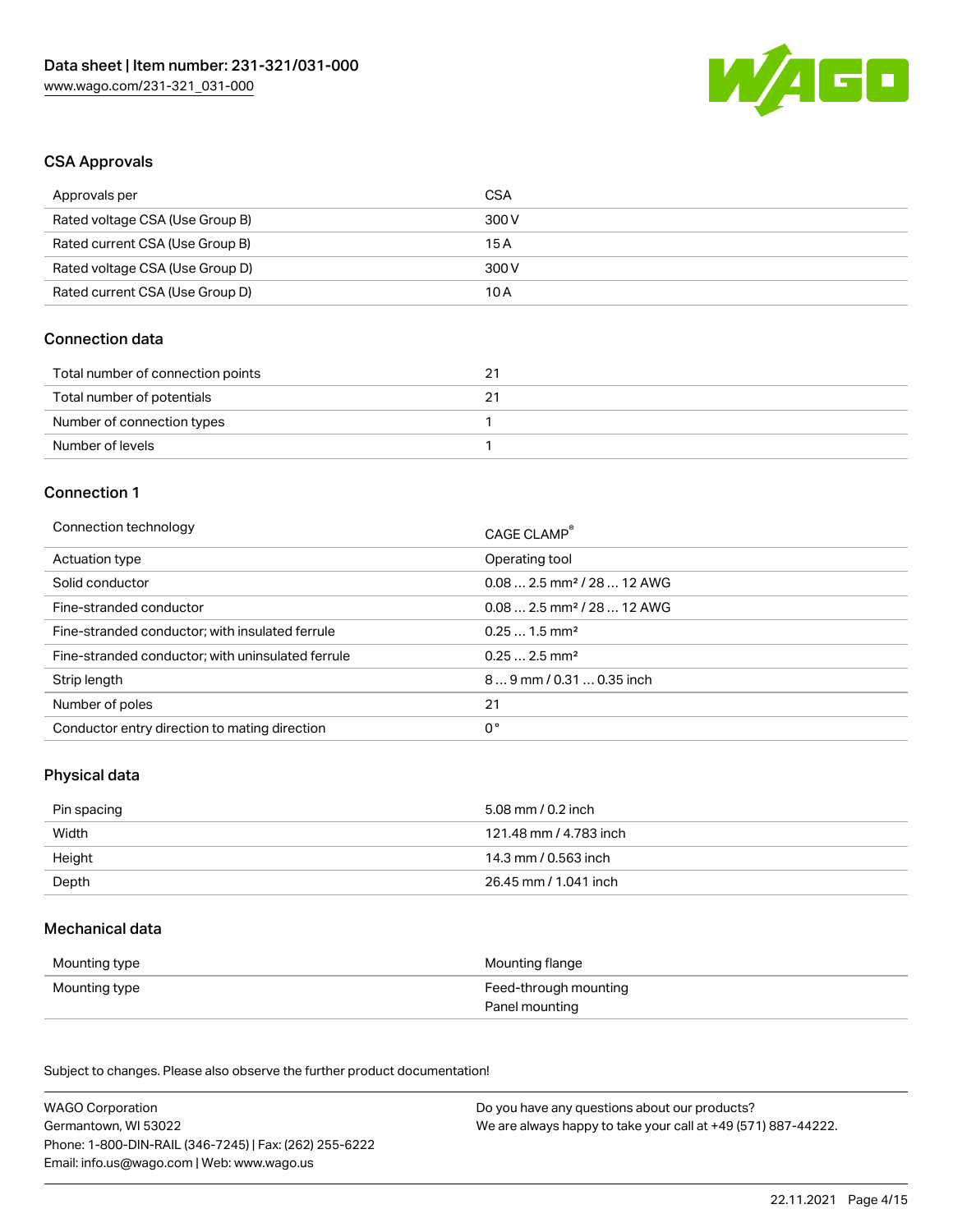[www.wago.com/231-321\\_031-000](http://www.wago.com/231-321_031-000)



## Plug-in connection

| Contact type (pluggable connector) | Female connector/socket |
|------------------------------------|-------------------------|
| Connector (connection type)        | for conductor           |
| Mismating protection               | No.                     |
| Locking of plug-in connection      | Without                 |
|                                    |                         |

## Material data

| Color                       | orange                            |
|-----------------------------|-----------------------------------|
| Material group              |                                   |
| Insulation material         | Polyamide (PA66)                  |
| Flammability class per UL94 | V0                                |
| Clamping spring material    | Chrome nickel spring steel (CrNi) |
| Contact material            | Copper alloy                      |
| Contact plating             | tin-plated                        |
| Fire load                   | $0.555$ MJ                        |
| Weight                      | 38.7g                             |

# Environmental requirements

| Limit temperature range<br>. | . +85 °ົ<br>-60 |  |
|------------------------------|-----------------|--|
|------------------------------|-----------------|--|

# Commercial data

| Product Group         | 3 (Multi Conn. System) |
|-----------------------|------------------------|
| PU (SPU)              | 10 Stück               |
| Packaging type        | box                    |
| Country of origin     | DE                     |
| <b>GTIN</b>           | 4044918350235          |
| Customs tariff number | 8536694040             |

# Approvals / Certificates

#### Country specific Approvals

| Logo | Approval                               | <b>Additional Approval Text</b> | Certificate<br>name |
|------|----------------------------------------|---------------------------------|---------------------|
|      | CВ<br>DEKRA Certification B.V.         | IEC 61984                       | NL-39756            |
|      | <b>CSA</b><br>DEKRA Certification B.V. | C <sub>22.2</sub>               | 1466354             |

Subject to changes. Please also observe the further product documentation!

WAGO Corporation Germantown, WI 53022 Phone: 1-800-DIN-RAIL (346-7245) | Fax: (262) 255-6222 Email: info.us@wago.com | Web: www.wago.us Do you have any questions about our products? We are always happy to take your call at +49 (571) 887-44222.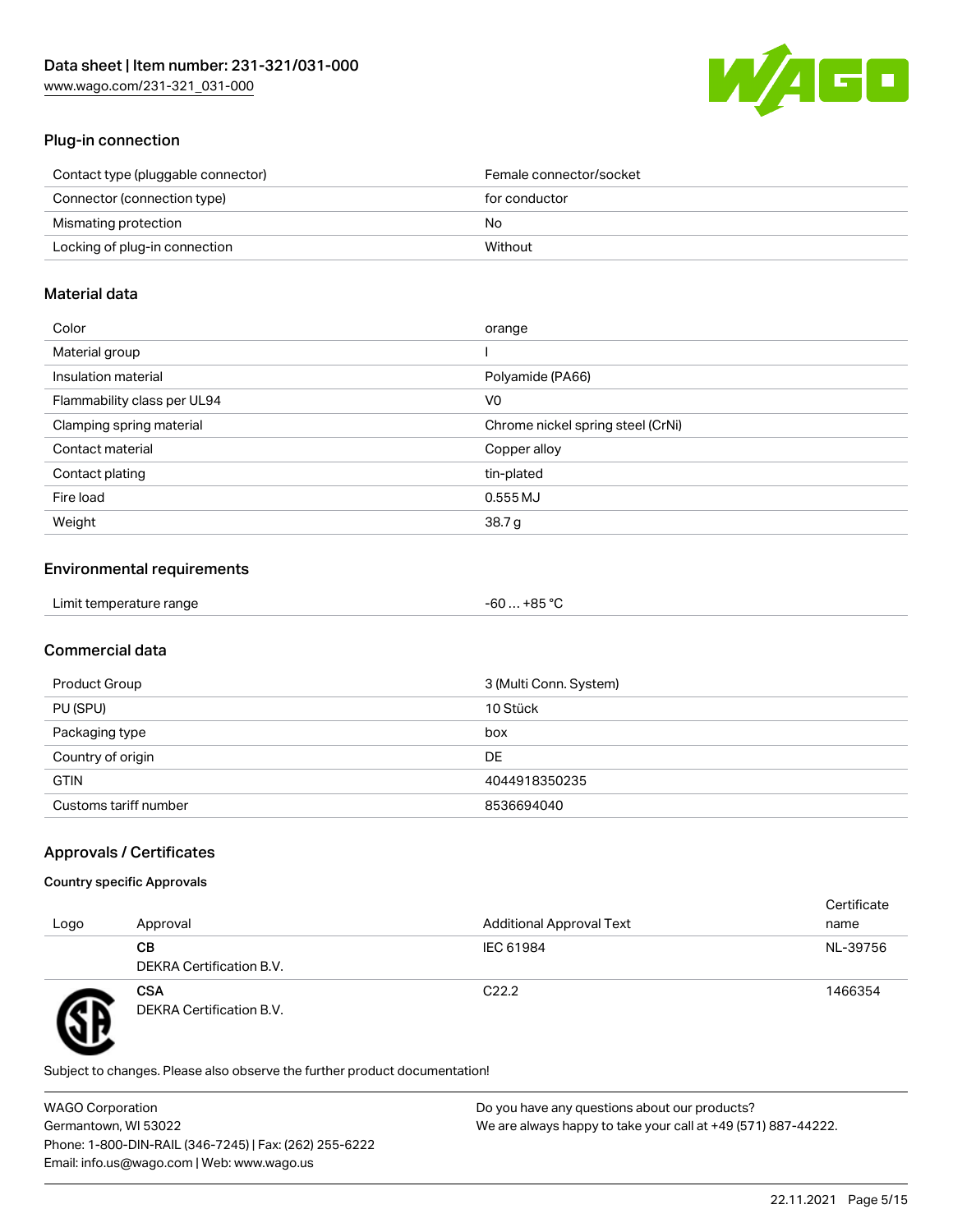

|                              | <b>KEMA/KEUR</b>         | EN 61984 | 2190761.01 |
|------------------------------|--------------------------|----------|------------|
| KEMA<br>' I D .<br>$ I$ Leur | DEKRA Certification B.V. |          |            |

#### Ship Approvals

| Logo         | Approval                           | <b>Additional Approval Text</b> | Certificate<br>name               |
|--------------|------------------------------------|---------------------------------|-----------------------------------|
| <b>ROVED</b> | ABS<br>American Bureau of Shipping | $\overline{\phantom{0}}$        | $19-$<br>HG1869876-<br><b>PDA</b> |

#### UL-Approvals

| Logo                       | Approval                                       | <b>Additional Approval Text</b> | Certificate<br>name |
|----------------------------|------------------------------------------------|---------------------------------|---------------------|
| $\boldsymbol{\mathcal{P}}$ | <b>cURus</b><br>Underwriters Laboratories Inc. | <b>UL 1059</b>                  | E45172              |
| D                          | UL<br>UL International Germany GmbH            | <b>UL 1977</b>                  | E45171              |

## Counterpart

|                             | Item no.231-651<br>Male connector; 21-pole; Pin spacing 5.08 mm; orange                                              | www.wago.com/231-651         |
|-----------------------------|----------------------------------------------------------------------------------------------------------------------|------------------------------|
|                             | Item no.231-351/001-000<br>Male header; 21-pole; THT; 1.0 x 1.0 mm solder pin; straight; pin spacing 5.08 mm; orange | www.wago.com/231-351/001-000 |
| <b>SOF</b>                  | Item no.231-551/001-000<br>Male header; 21-pole; THT; 1.0 x 1.0 mm solder pin; angled; pin spacing 5.08 mm; orange   | www.wago.com/231-551/001-000 |
| <b>Optional accessories</b> |                                                                                                                      |                              |

Insulations stops

Insulation stop

| <b>WAGO Corporation</b>                                | Do you have any questions about our products?                 |
|--------------------------------------------------------|---------------------------------------------------------------|
| Germantown, WI 53022                                   | We are always happy to take your call at +49 (571) 887-44222. |
| Phone: 1-800-DIN-RAIL (346-7245)   Fax: (262) 255-6222 |                                                               |
| Email: info.us@wago.com   Web: www.wago.us             |                                                               |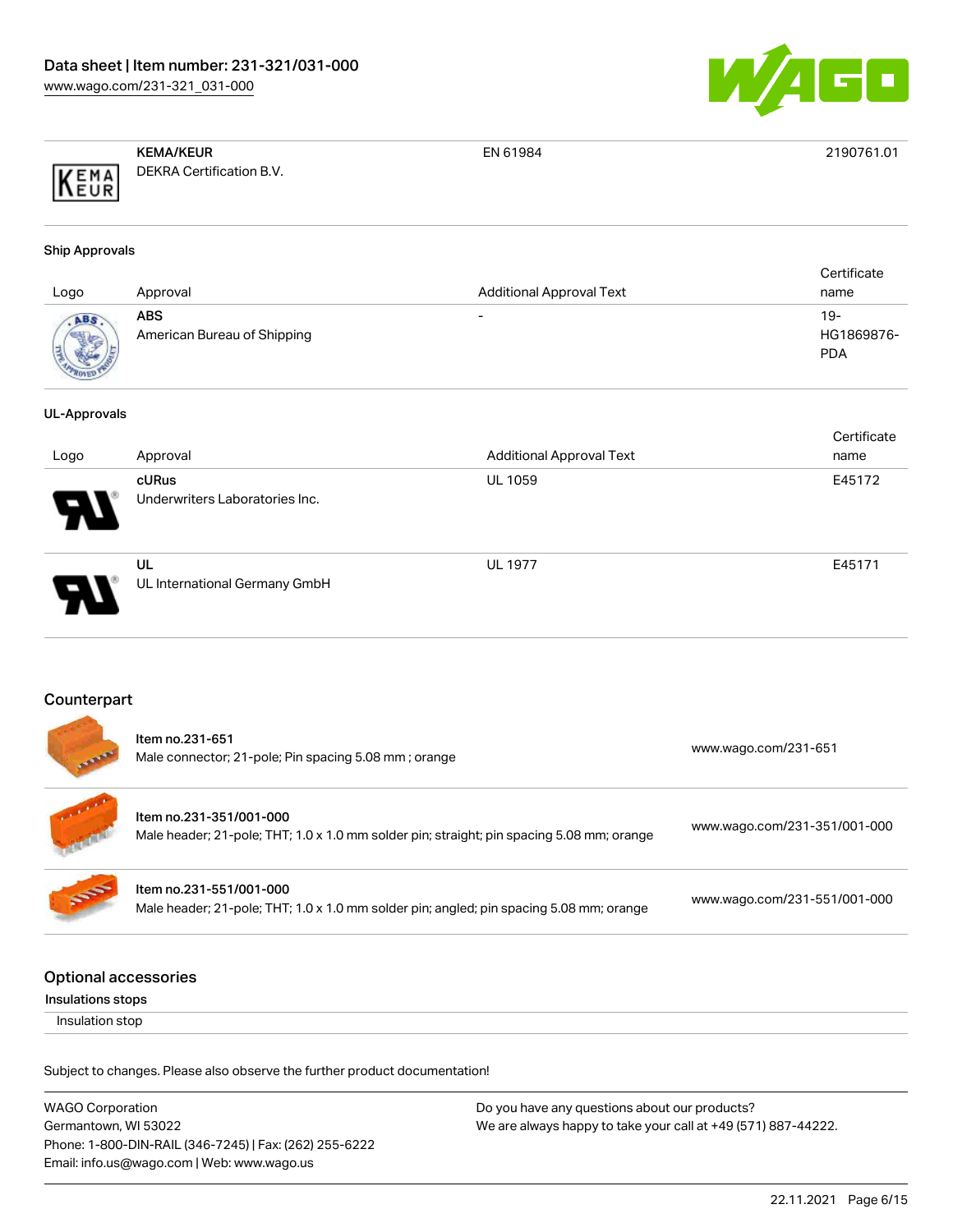

[www.wago.com/231-672](http://www.wago.com/231-672)



Item no.: 231-672 Insulation stop; 0.75 - 1 mm²; dark gray

| <b>WAGO Corporation</b> |                                                                                                                        | Do you have any questions about our products? |
|-------------------------|------------------------------------------------------------------------------------------------------------------------|-----------------------------------------------|
|                         | Subject to changes. Please also observe the further product documentation!                                             |                                               |
|                         | Item no.: 216-104                                                                                                      | www.wago.com/216-104                          |
|                         | Item no.: 216-101<br>Ferrule; Sleeve for 0.5 mm <sup>2</sup> / AWG 22; uninsulated; electro-tin plated; silver-colored | www.wago.com/216-101                          |
|                         |                                                                                                                        |                                               |
| Ferrule                 |                                                                                                                        |                                               |
| <b>Ferrules</b>         | Screw with nut                                                                                                         |                                               |
|                         | Item no.: 231-295                                                                                                      | www.wago.com/231-295                          |
|                         | Screw with nut; M2x12; for fixing element                                                                              |                                               |
|                         | Item no.: 231-195                                                                                                      | www.wago.com/231-195                          |
|                         | Item no.: 231-194<br>Self-tapping screw; B 2.2x13, fixing hole 1.8 mm Ø                                                | www.wago.com/231-194                          |
|                         | Self-tapping screw                                                                                                     | www.wago.com/209-147                          |
|                         | Item no.: 209-147                                                                                                      |                                               |
| Mounting accessories    |                                                                                                                        |                                               |
| Mounting                |                                                                                                                        |                                               |
|                         | Item no.: 231-902<br>Jumper; for conductor entry; 2-way; insulated; gray                                               | www.wago.com/231-902                          |
|                         | Jumper; for conductor entry; 10-way; insulated; gray                                                                   | www.wago.com/231-910                          |
|                         | Jumper; for conductor entry; 7-way; insulated; gray<br>Item no.: 231-910                                               |                                               |
|                         | Item no.: 231-907                                                                                                      | www.wago.com/231-907                          |
|                         | Item no.: 231-903<br>Jumper; for conductor entry; 3-way; insulated; gray                                               | www.wago.com/231-903                          |
|                         | Jumper; for conductor entry; 5-way; insulated; gray                                                                    | www.wago.com/231-905                          |
|                         | Item no.: 231-905                                                                                                      |                                               |
| Jumper                  |                                                                                                                        |                                               |
| Jumpers                 |                                                                                                                        |                                               |
|                         | Item no.: 231-671<br>Insulation stop; 0.25 - 0.5 mm <sup>2</sup> ; light gray                                          | www.wago.com/231-671                          |
|                         | Item no.: 231-670<br>Insulation stop; 0.08-0.2 mm <sup>2</sup> / 0.2 mm <sup>2</sup> "s"; white                        | www.wago.com/231-670                          |
|                         |                                                                                                                        |                                               |

Germantown, WI 53022 Phone: 1-800-DIN-RAIL (346-7245) | Fax: (262) 255-6222 Email: info.us@wago.com | Web: www.wago.us

 $\overline{\phantom{a}}$ ave any questions about o We are always happy to take your call at +49 (571) 887-44222.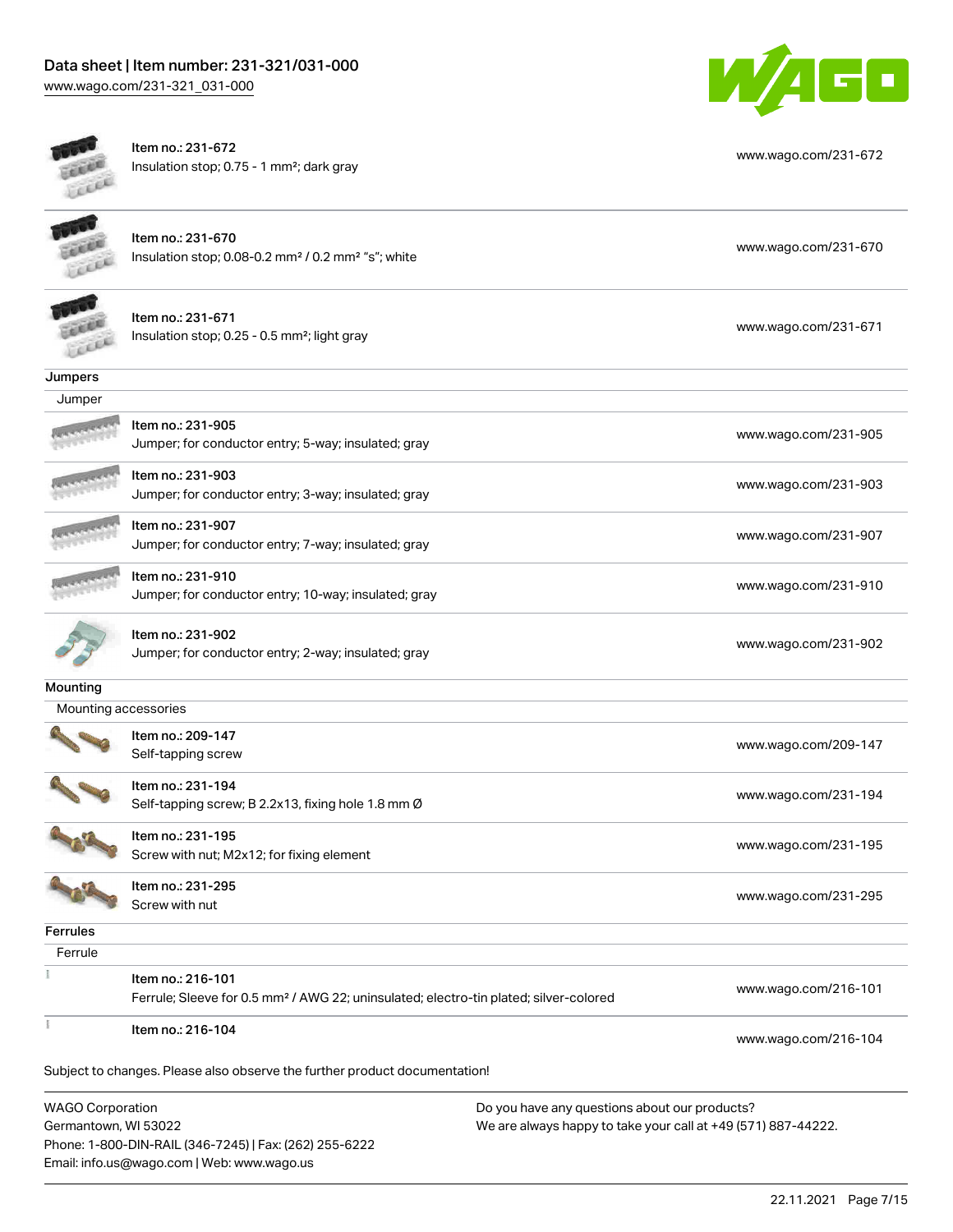# Data sheet | Item number: 231-321/031-000

[www.wago.com/231-321\\_031-000](http://www.wago.com/231-321_031-000)



| Ferrule; Sleeve for 1.5 mm <sup>2</sup> / AWG 16; uninsulated; electro-tin plated; silver-colored                                                                                  |                      |
|------------------------------------------------------------------------------------------------------------------------------------------------------------------------------------|----------------------|
| Item no.: 216-106<br>Ferrule; Sleeve for 2.5 mm <sup>2</sup> / AWG 14; uninsulated; electro-tin plated; silver-colored                                                             | www.wago.com/216-106 |
| Item no.: 216-102<br>Ferrule; Sleeve for 0.75 mm <sup>2</sup> / AWG 20; uninsulated; electro-tin plated; silver-colored                                                            | www.wago.com/216-102 |
| Item no.: 216-103<br>Ferrule; Sleeve for 1 mm <sup>2</sup> / AWG 18; uninsulated; electro-tin plated                                                                               | www.wago.com/216-103 |
| Item no.: 216-123<br>Ferrule; Sleeve for 1 mm <sup>2</sup> / AWG 18; uninsulated; electro-tin plated; silver-colored                                                               | www.wago.com/216-123 |
| Item no.: 216-122<br>Ferrule; Sleeve for 0.75 mm <sup>2</sup> / AWG 20; uninsulated; electro-tin plated; silver-colored                                                            | www.wago.com/216-122 |
| Item no.: 216-124<br>Ferrule; Sleeve for 1.5 mm <sup>2</sup> / AWG 16; uninsulated; electro-tin plated                                                                             | www.wago.com/216-124 |
| Item no.: 216-142<br>Ferrule; Sleeve for 0.75 mm <sup>2</sup> / 18 AWG; uninsulated; electro-tin plated; electrolytic copper; gastight<br>crimped; acc. to DIN 46228, Part 1/08.92 | www.wago.com/216-142 |
| Item no.: 216-132<br>Ferrule; Sleeve for 0.34 mm <sup>2</sup> / AWG 24; uninsulated; electro-tin plated                                                                            | www.wago.com/216-132 |
| Item no.: 216-121<br>Ferrule; Sleeve for 0.5 mm <sup>2</sup> / AWG 22; uninsulated; electro-tin plated; silver-colored                                                             | www.wago.com/216-121 |
| Item no.: 216-143<br>Ferrule; Sleeve for 1 mm <sup>2</sup> / AWG 18; uninsulated; electro-tin plated; electrolytic copper; gastight<br>crimped; acc. to DIN 46228, Part 1/08.92    | www.wago.com/216-143 |
| Item no.: 216-131<br>Ferrule; Sleeve for 0.25 mm <sup>2</sup> / AWG 24; uninsulated; electro-tin plated; silver-colored                                                            | www.wago.com/216-131 |
| Item no.: 216-141<br>Ferrule; Sleeve for 0.5 mm <sup>2</sup> / 20 AWG; uninsulated; electro-tin plated; electrolytic copper; gastight<br>crimped; acc. to DIN 46228, Part 1/08.92  | www.wago.com/216-141 |
| Item no.: 216-152<br>Ferrule; Sleeve for 0.34 mm <sup>2</sup> / AWG 24; uninsulated; electro-tin plated                                                                            | www.wago.com/216-152 |
| Item no.: 216-203<br>Ferrule; Sleeve for 1 mm <sup>2</sup> / AWG 18; insulated; electro-tin plated; red                                                                            | www.wago.com/216-203 |
| Item no.: 216-202<br>Ferrule; Sleeve for 0.75 mm <sup>2</sup> / 18 AWG; insulated; electro-tin plated; gray                                                                        | www.wago.com/216-202 |
| Item no.: 216-151<br>Ferrule; Sleeve for 0.25 mm <sup>2</sup> / AWG 24; uninsulated; electro-tin plated                                                                            | www.wago.com/216-151 |
|                                                                                                                                                                                    |                      |
|                                                                                                                                                                                    |                      |

Subject to changes. Please also observe the further product documentation!

WAGO Corporation Germantown, WI 53022 Phone: 1-800-DIN-RAIL (346-7245) | Fax: (262) 255-6222 Email: info.us@wago.com | Web: www.wago.us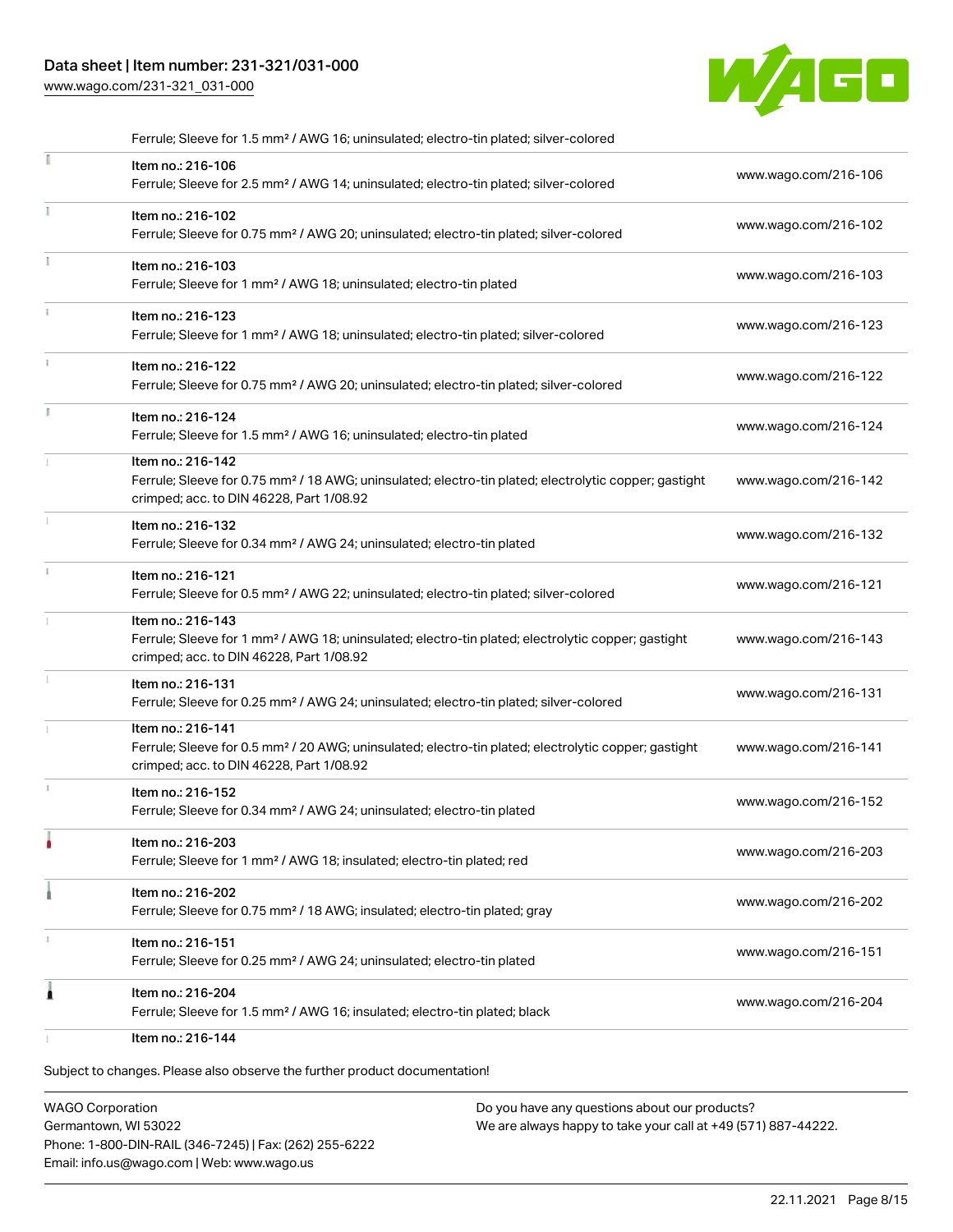[www.wago.com/231-321\\_031-000](http://www.wago.com/231-321_031-000)



|   | Ferrule; Sleeve for 1.5 mm <sup>2</sup> / AWG 16; uninsulated; electro-tin plated; electrolytic copper; gastight<br>crimped; acc. to DIN 46228, Part 1/08.92; silver-colored                            | www.wago.com/216-144 |
|---|---------------------------------------------------------------------------------------------------------------------------------------------------------------------------------------------------------|----------------------|
|   | Item no.: 216-201<br>Ferrule; Sleeve for 0.5 mm <sup>2</sup> / 20 AWG; insulated; electro-tin plated; white                                                                                             | www.wago.com/216-201 |
|   | Item no.: 216-223<br>Ferrule; Sleeve for 1 mm <sup>2</sup> / AWG 18; insulated; electro-tin plated; red                                                                                                 | www.wago.com/216-223 |
|   | Item no.: 216-241<br>Ferrule; Sleeve for 0.5 mm <sup>2</sup> / 20 AWG; insulated; electro-tin plated; electrolytic copper; gastight<br>crimped; acc. to DIN 46228, Part 4/09.90; white                  | www.wago.com/216-241 |
|   | Item no.: 216-242<br>Ferrule; Sleeve for 0.75 mm <sup>2</sup> / 18 AWG; insulated; electro-tin plated; electrolytic copper; gastight<br>crimped; acc. to DIN 46228, Part 4/09.90; gray                  | www.wago.com/216-242 |
|   | Item no.: 216-222<br>Ferrule; Sleeve for 0.75 mm <sup>2</sup> / 18 AWG; insulated; electro-tin plated; gray                                                                                             | www.wago.com/216-222 |
|   | Item no.: 216-221<br>Ferrule; Sleeve for 0.5 mm <sup>2</sup> / 20 AWG; insulated; electro-tin plated; white                                                                                             | www.wago.com/216-221 |
| ۸ | Item no.: 216-224<br>Ferrule; Sleeve for 1.5 mm <sup>2</sup> / AWG 16; insulated; electro-tin plated; black                                                                                             | www.wago.com/216-224 |
|   | Item no.: 216-243<br>Ferrule; Sleeve for 1 mm <sup>2</sup> / AWG 18; insulated; electro-tin plated; electrolytic copper; gastight crimped; www.wago.com/216-243<br>acc. to DIN 46228, Part 4/09.90; red |                      |
| 1 | Item no.: 216-244<br>Ferrule; Sleeve for 1.5 mm <sup>2</sup> / AWG 16; insulated; electro-tin plated; electrolytic copper; gastight<br>crimped; acc. to DIN 46228, Part 4/09.90; black                  | www.wago.com/216-244 |
|   | Item no.: 216-263<br>Ferrule; Sleeve for 1 mm <sup>2</sup> / AWG 18; insulated; electro-tin plated; electrolytic copper; gastight crimped; www.wago.com/216-263<br>acc. to DIN 46228, Part 4/09.90; red |                      |
| 1 | Item no.: 216-264<br>Ferrule; Sleeve for 1.5 mm <sup>2</sup> / AWG 16; insulated; electro-tin plated; electrolytic copper; gastight<br>crimped; acc. to DIN 46228, Part 4/09.90; black                  | www.wago.com/216-264 |
| 1 | Item no.: 216-284<br>Ferrule; Sleeve for 1.5 mm <sup>2</sup> / AWG 16; insulated; electro-tin plated; electrolytic copper; gastight<br>crimped; acc. to DIN 46228, Part 4/09.90; black                  | www.wago.com/216-284 |
|   | Item no.: 216-262<br>Ferrule; Sleeve for 0.75 mm <sup>2</sup> / 18 AWG; insulated; electro-tin plated; electrolytic copper; gastight<br>crimped; acc. to DIN 46228, Part 4/09.90; gray                  | www.wago.com/216-262 |
|   | Item no.: 216-301<br>Ferrule; Sleeve for 0.25 mm <sup>2</sup> / AWG 24; insulated; electro-tin plated; yellow                                                                                           | www.wago.com/216-301 |
|   | Item no.: 216-321<br>Ferrule; Sleeve for 0.25 mm <sup>2</sup> / AWG 24; insulated; electro-tin plated; yellow                                                                                           | www.wago.com/216-321 |
|   | Item no.: 216-322<br>Ferrule; Sleeve for 0.34 mm <sup>2</sup> / 22 AWG; insulated; electro-tin plated; green                                                                                            | www.wago.com/216-322 |
|   |                                                                                                                                                                                                         |                      |

| <b>WAGO Corporation</b>                                | Do you have any questions about our products?                 |
|--------------------------------------------------------|---------------------------------------------------------------|
| Germantown. WI 53022                                   | We are always happy to take your call at +49 (571) 887-44222. |
| Phone: 1-800-DIN-RAIL (346-7245)   Fax: (262) 255-6222 |                                                               |
| Email: info.us@wago.com   Web: www.wago.us             |                                                               |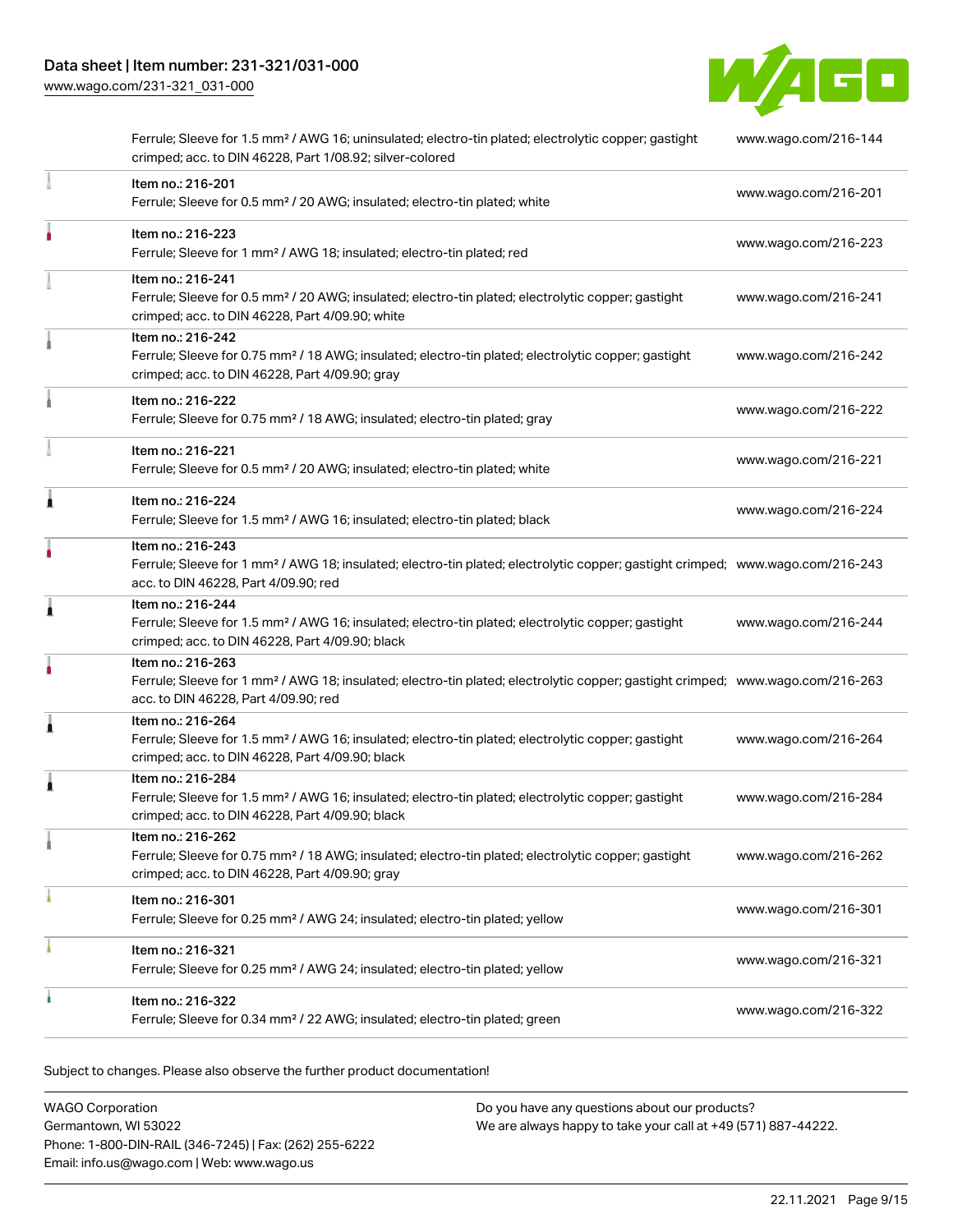[www.wago.com/231-321\\_031-000](http://www.wago.com/231-321_031-000)



# Item no.: 216-302 Ferrule; Sleeve for 0.34 mm² / 22 AWG; insulated; electro-tin plated; light turquoise [www.wago.com/216-302](http://www.wago.com/216-302) Cover Cover Item no.: 231-669 Lockout caps; for covering unused clamping units; orange [www.wago.com/231-669](http://www.wago.com/231-669) Testing accessories Testing accessories Item no.: 210-136 ntermine...<br>Test plug; 2 mm Ø; with 500 mm cable [www.wago.com/210-136](http://www.wago.com/210-136) Item no.: 231-661 Test plugs for female connectors; for 5 mm and 5.08 mm pin spacing; 2,50 mm²; light gray [www.wago.com/231-661](http://www.wago.com/231-661) Tools Operating tool Item no.: 209-130 Operating tool; suitable for 264, 280 and 281 Series; 1-way; of insulating material; white [www.wago.com/209-130](http://www.wago.com/209-130) Item no.: 209-132 Operating tool; for connecting comb-style jumper bar; 2-way; of insulating material [www.wago.com/209-132](http://www.wago.com/209-132) Item no.: 231-159 Non-non-251-159<br>Operating tool; natural [www.wago.com/231-159](http://www.wago.com/231-159) Item no.: 231-231 Not the set of the combination operating tool; red [www.wago.com/231-231](http://www.wago.com/231-231) combination operating tool; red Item no.: 210-657 Operating tool; Blade: 3.5 x 0.5 mm; with a partially insulated shaft; short; multicoloured [www.wago.com/210-657](http://www.wago.com/210-657) Item no.: 210-720 Next to the set of the US of the US of the US of the US of the US of the US of the US of the US of the US of the U<br>Operating tool; Blade: 3.5 x 0.5 mm; with a partially insulated shaft; multicoloured Item no.: 231-131 Operating tool; made of insulating material; 1-way; loose; white [www.wago.com/231-131](http://www.wago.com/231-131) www.wago.com/231-131 Item no.: 231-291 Nethrich 201251<br>Operating tool; made of insulating material; 1-way; loose; red [www.wago.com/231-291](http://www.wago.com/231-291) Item no.: 280-432 Operating tool; made of insulating material; 2-way; white [www.wago.com/280-432](http://www.wago.com/280-432) www.wago.com/280-432 Item no.: 280-434 Operating tool; made of insulating material; 4-way [www.wago.com/280-434](http://www.wago.com/280-434) Item no.: 280-437

Subject to changes. Please also observe the further product documentation!

WAGO Corporation Germantown, WI 53022 Phone: 1-800-DIN-RAIL (346-7245) | Fax: (262) 255-6222 Email: info.us@wago.com | Web: www.wago.us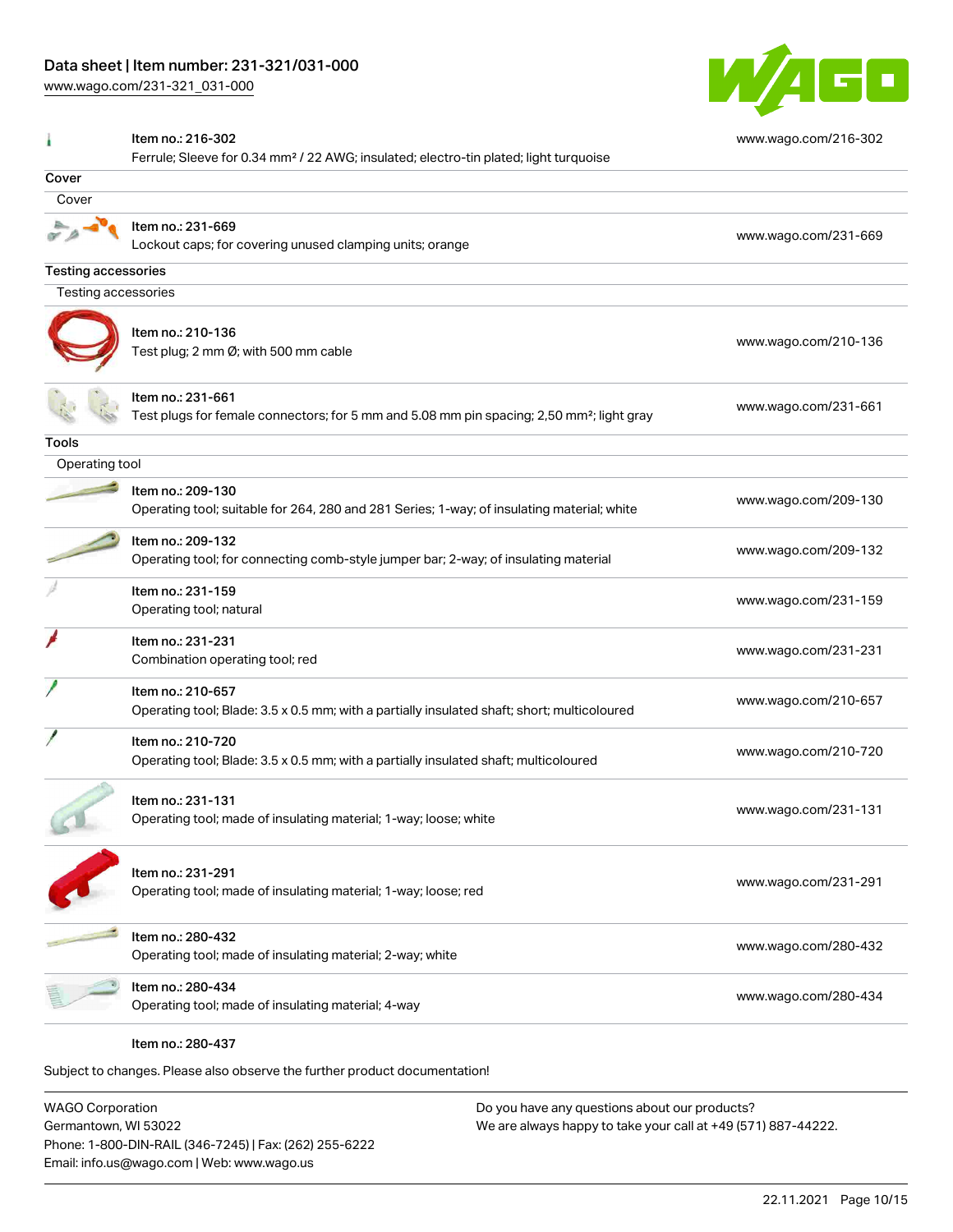# Data sheet | Item number: 231-321/031-000

[www.wago.com/231-321\\_031-000](http://www.wago.com/231-321_031-000)

言 :



Operating tool; made of insulating material; 7-way [www.wago.com/280-437](http://www.wago.com/280-437)

| <b>Additional Information</b><br>Technical explanations |                                                                                                                                                                                                 | 2019 Apr 3 | pdf                              | Download             |
|---------------------------------------------------------|-------------------------------------------------------------------------------------------------------------------------------------------------------------------------------------------------|------------|----------------------------------|----------------------|
| <b>Downloads</b><br>Documentation                       |                                                                                                                                                                                                 |            |                                  |                      |
|                                                         | mm; Horizontal marking; Self-adhesive; white                                                                                                                                                    |            |                                  |                      |
|                                                         | Item no.: 210-332/508-205<br>Marking strips; as a DIN A4 sheet; MARKED; 1-32 (80x); Height of marker strip: 3 mm; Strip length 182                                                              |            | www.wago.com/210-332<br>/508-205 |                      |
|                                                         | 182 mm; Horizontal marking; Self-adhesive; white                                                                                                                                                |            | /508-206                         |                      |
|                                                         | Item no.: 210-332/508-206<br>Marking strips; as a DIN A4 sheet; MARKED; 33-48 (160x); Height of marker strip: 3 mm; Strip length                                                                |            | www.wago.com/210-332             |                      |
|                                                         | Marking strips; as a DIN A4 sheet; MARKED; 17-32 (160x); Height of marker strip: 3 mm; Strip length<br>182 mm; Horizontal marking; Self-adhesive; white                                         |            | www.wago.com/210-332<br>/508-204 |                      |
|                                                         | Item no.: 210-332/508-204                                                                                                                                                                       |            |                                  |                      |
|                                                         | Marking strips; as a DIN A4 sheet; MARKED; 1-16 (160x); Height of marker strip: 3 mm; Strip length 182<br>mm; Horizontal marking; Self-adhesive; white                                          |            | www.wago.com/210-332<br>/508-202 |                      |
|                                                         | Item no.: 210-332/508-202                                                                                                                                                                       |            |                                  |                      |
|                                                         | Item no.: 210-331/508-104<br>Marking strips; as a DIN A4 sheet; MARKED; 13-24 (200x); Height of marker strip: 2.3 mm/0.091 in; Strip<br>length 182 mm; Horizontal marking; Self-adhesive; white |            | www.wago.com/210-331<br>/508-104 |                      |
|                                                         | length 182 mm; Horizontal marking; Self-adhesive; white                                                                                                                                         |            | /508-103                         |                      |
|                                                         | Item no.: 210-331/508-103<br>Marking strips; as a DIN A4 sheet; MARKED; 1-12 (200x); Height of marker strip: 2.3 mm/0.091 in; Strip                                                             |            |                                  | www.wago.com/210-331 |
| Marking strip                                           |                                                                                                                                                                                                 |            |                                  |                      |
| Marking accessories                                     | Operating tool; made of insulating material; 3-way                                                                                                                                              |            |                                  |                      |
|                                                         | Item no.: 280-433                                                                                                                                                                               |            |                                  | www.wago.com/280-433 |
|                                                         | Item no.: 280-438<br>Operating tool; made of insulating material; 8-way                                                                                                                         |            |                                  | www.wago.com/280-438 |
|                                                         | Item no.: 280-436<br>Operating tool; made of insulating material; 6-way                                                                                                                         |            |                                  | www.wago.com/280-436 |
|                                                         | Item no.: 280-435<br>Operating tool; made of insulating material; 5-way; gray                                                                                                                   |            |                                  | www.wago.com/280-435 |
|                                                         |                                                                                                                                                                                                 |            |                                  |                      |
|                                                         | Operating tool; made of insulating material; 10-way                                                                                                                                             |            |                                  | www.wago.com/280-440 |

| <b>WAGO Corporation</b>                                | Do you have any questions about our products?                 |
|--------------------------------------------------------|---------------------------------------------------------------|
| Germantown. WI 53022                                   | We are always happy to take your call at +49 (571) 887-44222. |
| Phone: 1-800-DIN-RAIL (346-7245)   Fax: (262) 255-6222 |                                                               |
| Email: info.us@wago.com   Web: www.wago.us             |                                                               |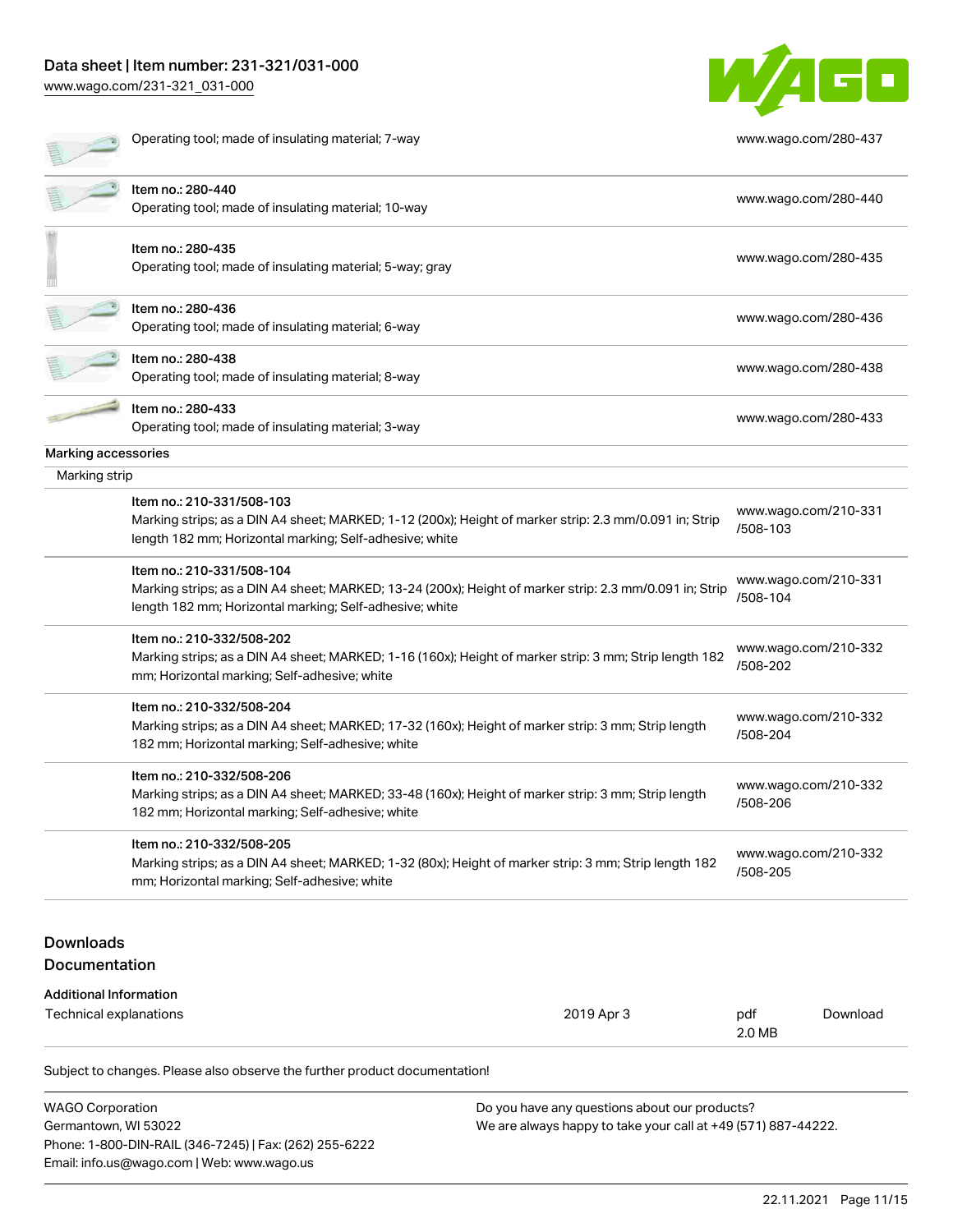

#### CAD files

# CAD data 2D/3D Models 231-321/031-000 URL [Download](https://www.wago.com/global/d/3D_URLS_231-321_031-000) CAE data EPLAN Data Portal 231-321/031-000 URL [Download](https://www.wago.com/global/d/EPLAN_URLS_231-321%252F031-000) EPLAN Data Portal 231-321/031-000 URL [Download](https://www.wago.com/global/d/EPLAN_URLS_231-321_031-000) ZUKEN Portal 231-321/031-000 URL [Download](https://www.wago.com/global/d/Zuken_URLS_231-321_031-000) Environmental Product Compliance Compliance Search Environmental Product Compliance 231-321/031-000 1-conductor female connector; CAGE CLAMP®; 2.5 mm²; Pin spacing 5.08 mm; 21 pole; clamping collar; 2,50 mm²; orange URL [Download](https://www.wago.com/global/d/ComplianceLinkMediaContainer_231-321_031-000)

#### Installation Notes

Female connectors with mounting flanges can be used as PCB through-panel connectors – conductor termination parallel to CAGE CLAMP® actuation.

Subject to changes. Please also observe the further product documentation!

WAGO Corporation Germantown, WI 53022 Phone: 1-800-DIN-RAIL (346-7245) | Fax: (262) 255-6222 Email: info.us@wago.com | Web: www.wago.us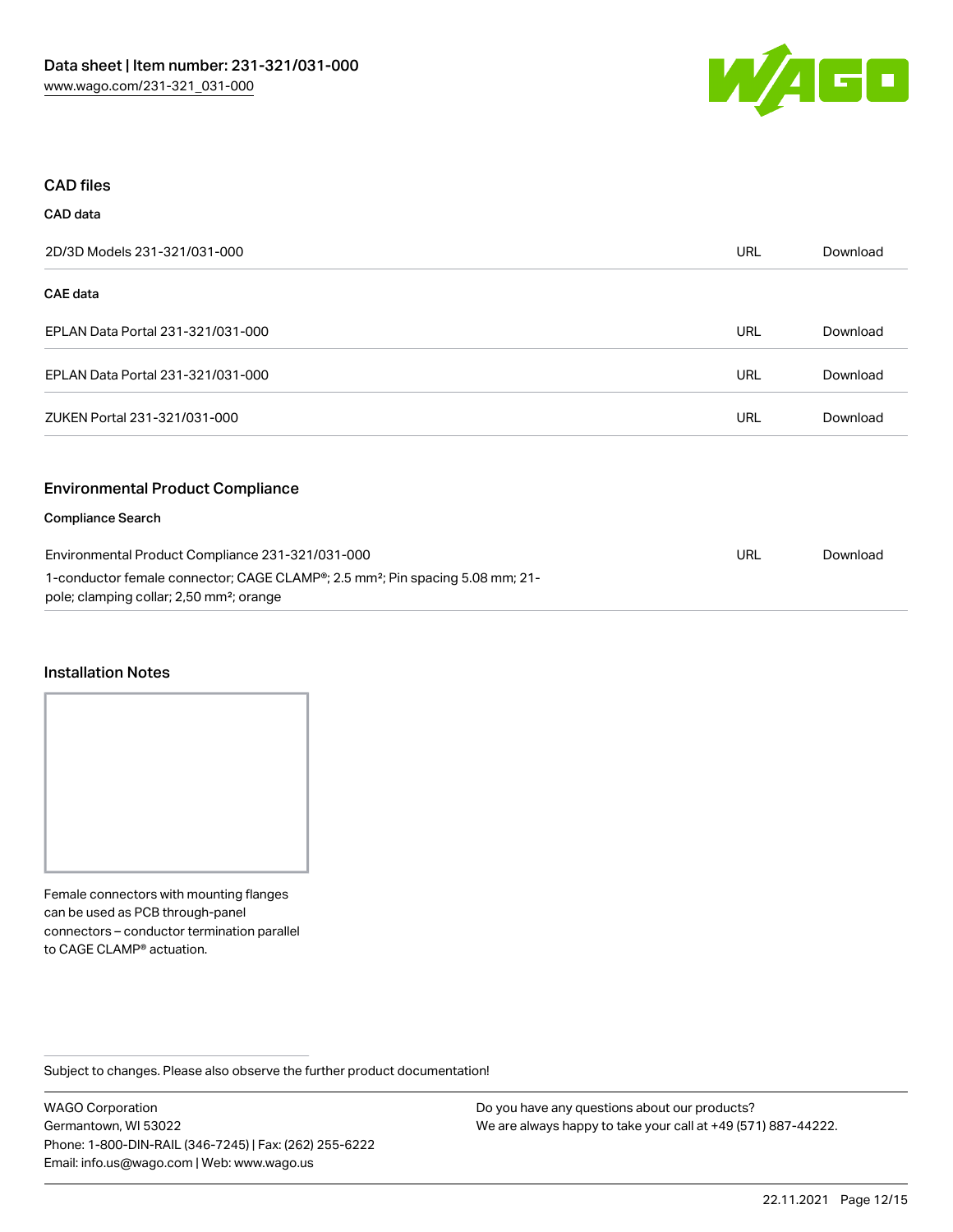

PCB female connectors with mounting flanges can be used as through-panel connectors for external wiring.

16-pole female connector with mounting flanges in a 19" rack – conductor termination parallel to CAGE CLAMP® actuation



Inserting a conductor via 3.5 mm screwdriver – CAGE CLAMP® actuation parallel to conductor entry.



Inserting a conductor via 3.5 mm screwdriver – CAGE CLAMP® actuation perpendicular to conductor entry.



Inserting a conductor into CAGE CLAMP® unit via operating lever (231-291).

Subject to changes. Please also observe the further product documentation!

WAGO Corporation Germantown, WI 53022 Phone: 1-800-DIN-RAIL (346-7245) | Fax: (262) 255-6222 Email: info.us@wago.com | Web: www.wago.us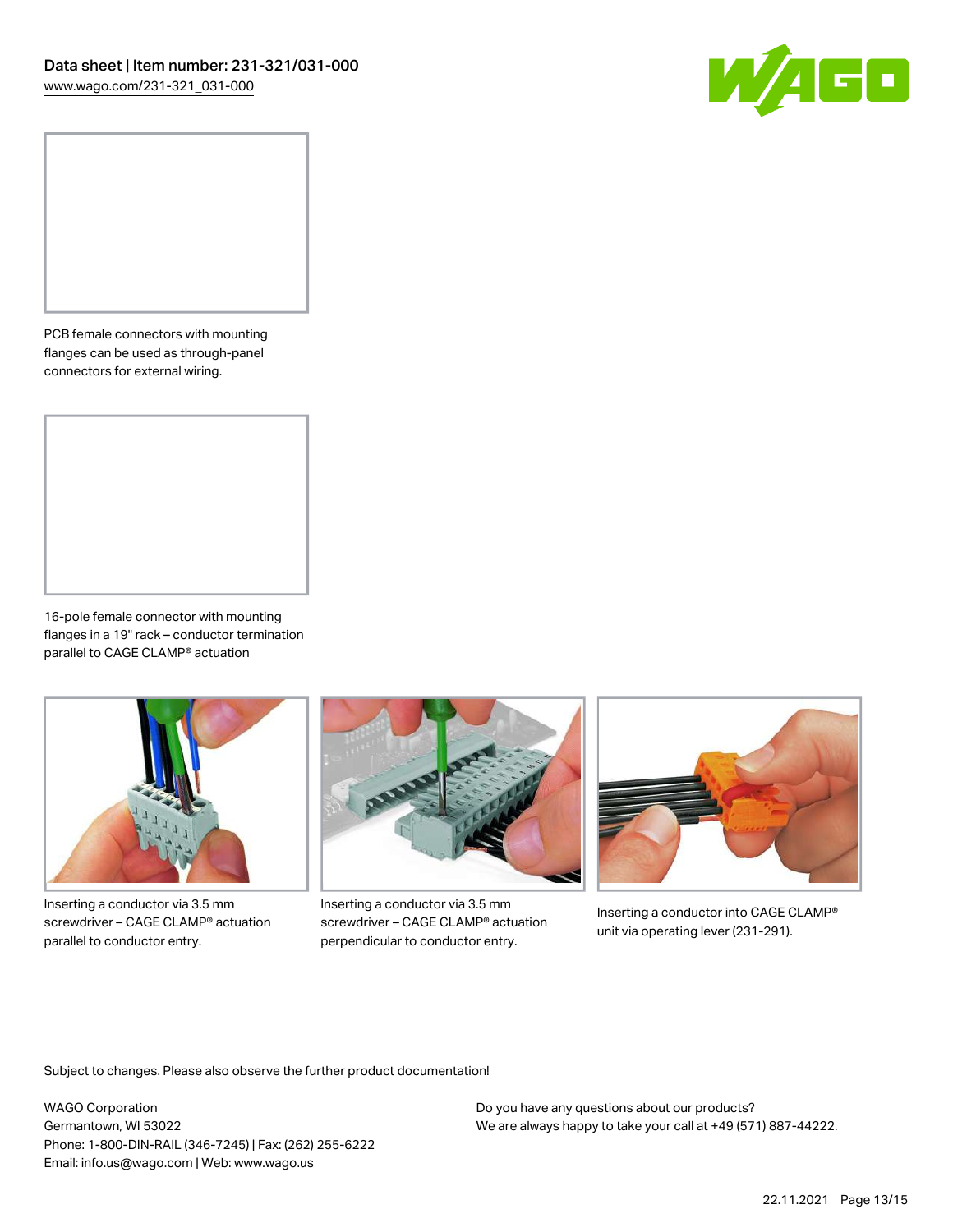



Inserting a conductor via operating tool.



Coding a female connector by removing coding finger(s).



Testing – female connector with CAGE CLAMP®

Integrated test ports for testing perpendicular to conductor entry via 2 or 2.3 mm Ø test plug

#### Installation

Subject to changes. Please also observe the further product documentation!

WAGO Corporation Germantown, WI 53022 Phone: 1-800-DIN-RAIL (346-7245) | Fax: (262) 255-6222 Email: info.us@wago.com | Web: www.wago.us